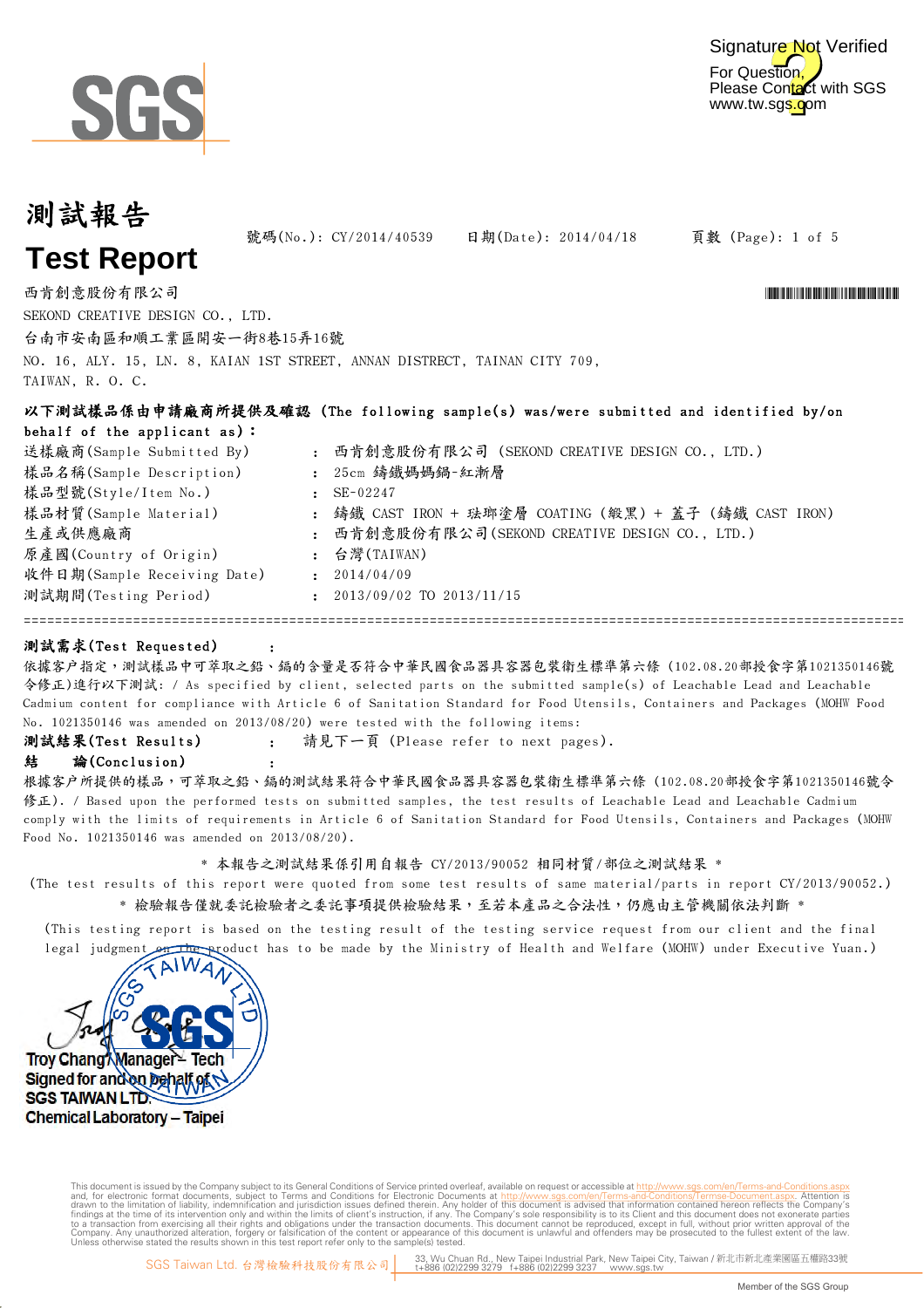

號碼(No.): CY/2014/40539 日期(Date): 2014/04/18

頁數 (Page): 2 of 5

\*CY/2014/40539\*

西肯創意股份有限公司 SEKOND CREATIVE DESIGN CO., LTD. 台南市安南區和順工業區開安一街8巷15弄16號 NO. 16, ALY. 15, LN. 8, KAIAN 1ST STREET, ANNAN DISTRECT, TAINAN CITY 709, TAIWAN, R. O. C.

### 測試結果 (Test Results)

測試部位(PART NAME) No.1 : 黑色塗層 (BLACK COATING)

|                      |                       |                        |                                                                                                                                                                                                                                                                                                                                               |                      |                | 通過(PASS)            |
|----------------------|-----------------------|------------------------|-----------------------------------------------------------------------------------------------------------------------------------------------------------------------------------------------------------------------------------------------------------------------------------------------------------------------------------------------|----------------------|----------------|---------------------|
| 測試項目<br>(Test Items) | 單位<br>$(\text{Unit})$ | 容積<br>(Volume)<br>(m1) | 測試方法<br>(Method)                                                                                                                                                                                                                                                                                                                              | 方法偵測<br>極限値<br>(MDL) | 結果<br>(Result) | 法規<br>限值<br>(Limit) |
|                      |                       |                        |                                                                                                                                                                                                                                                                                                                                               |                      | No.1           |                     |
| 鉛 / Lead             | mg/L                  |                        | 參考食品器具、容器、包裝檢驗<br>方法-玻璃、陶瓷器、施珐瑯之<br>檢驗(102年9月6日部授食字第<br>1021950329號公告),以感應耦<br>合電漿原子發射光譜儀分析. /<br>As described in Method of<br>Test for Food Utensils,<br>containers and Packages -<br>Test of Glass, Porcelain and<br>Enameled Products (MOHW Food<br>No. 1021950329 announced,<br>September 6, 2013), Analysis<br>was performed by ICP-AES. | 0.1                  | $n.d.$ $(*)$   | 2.5                 |
|                      | mg/L                  | 2600                   |                                                                                                                                                                                                                                                                                                                                               | 0.1                  | $n.d.$ $(*)$   | 2.5                 |
|                      | mg/L                  |                        |                                                                                                                                                                                                                                                                                                                                               | 0.1                  | $n.d.$ $(*)$   | 2.5                 |
|                      | mg/L                  |                        |                                                                                                                                                                                                                                                                                                                                               | 0.1                  | $n.d.$ $(*)$   | 2.5                 |
|                      | mg/L                  |                        |                                                                                                                                                                                                                                                                                                                                               | 0.1                  | $n.d.$ $(*)$   | 2.5                 |
|                      | mg/L                  |                        |                                                                                                                                                                                                                                                                                                                                               | 0.1                  | $n.d.$ $(*)$   | 2.5                 |
| 鎘 /<br>Cadmium       | mg/L                  |                        |                                                                                                                                                                                                                                                                                                                                               | 0.01                 | $n.d.$ $(*)$   | 0.25                |
|                      | mg/L                  |                        |                                                                                                                                                                                                                                                                                                                                               | 0.01                 | $n.d.$ $(*)$   | 0.25                |
|                      | mg/L                  |                        |                                                                                                                                                                                                                                                                                                                                               | 0.01                 | $n.d.$ $(*)$   | 0.25                |
|                      | mg/L                  |                        |                                                                                                                                                                                                                                                                                                                                               | 0.01                 | $n.d.$ $(*)$   | 0.25                |
|                      | mg/L                  |                        |                                                                                                                                                                                                                                                                                                                                               | 0.01                 | $n.d.$ (*)     | 0.25                |
|                      | mg/L                  |                        |                                                                                                                                                                                                                                                                                                                                               | 0.01                 | $n.d.$ (*)     | 0.25                |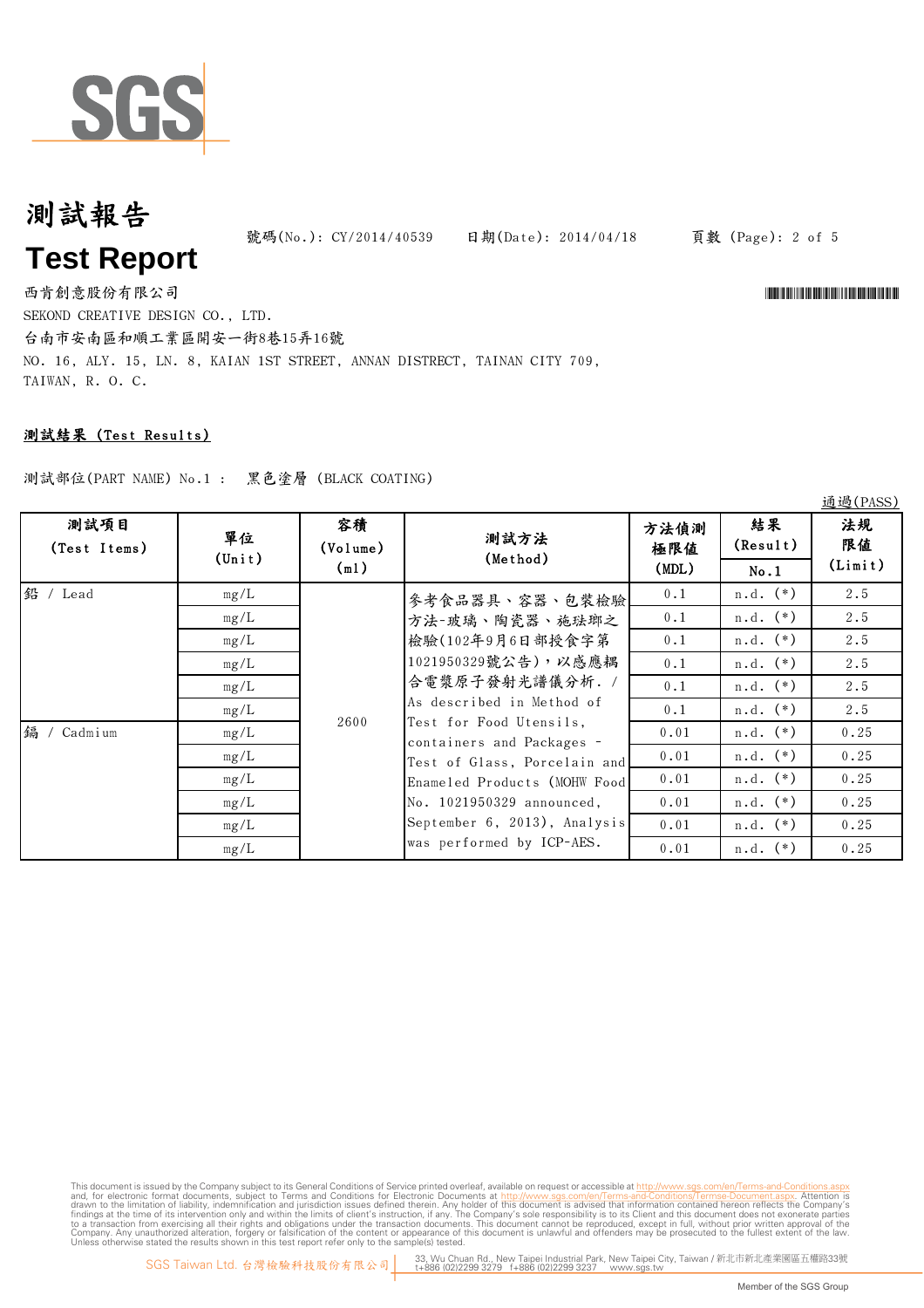

號碼(No.): CY/2014/40539 日期(Date): 2014/04/18

#### 頁數 (Page): 3 of 5

西肯創意股份有限公司 SEKOND CREATIVE DESIGN CO., LTD.

台南市安南區和順工業區開安一街8巷15弄16號

NO. 16, ALY. 15, LN. 8, KAIAN 1ST STREET, ANNAN DISTRECT, TAINAN CITY 709, TAIWAN, R. O. C.

測試部位(PART NAME) No.2 : 黑色塗層 (BLACK COATING)

| 測試項目<br>(Test Items) | 單位<br>$(\text{Unit})$   | 容積<br>(Volume)<br>(m1) | 測試方法<br>(Method)                                                                                                                                                                                                                                                                                                            | 方法偵測<br>極限値<br>(MDL) | 結果<br>(Result)<br>No.2 | 法規<br>限值<br>(Limit) |
|----------------------|-------------------------|------------------------|-----------------------------------------------------------------------------------------------------------------------------------------------------------------------------------------------------------------------------------------------------------------------------------------------------------------------------|----------------------|------------------------|---------------------|
| 鉛 / Lead             | $\mu$ g/cm <sup>2</sup> |                        |                                                                                                                                                                                                                                                                                                                             | 0.1                  | $n.d.$ $(*)$           | 17                  |
|                      |                         | 500                    | 參考食品器具、容器、包裝檢驗                                                                                                                                                                                                                                                                                                              |                      |                        |                     |
|                      | $\mu$ g/cm <sup>2</sup> |                        | 方法-玻璃、陶瓷器、施珐瑯之<br>檢驗(102年9月6日部授食字第<br>1021950329號公告),以感應耦<br>合電漿原子發射光譜儀分析. /<br>As described in Method of<br>Test for Food Utensils,<br>containers and Packages -<br>Test of Glass, Porcelain and<br>Enameled Products (MOHW Food<br>No. 1021950329 announced,<br>September 6, 2013), Analysis<br>was performed by ICP-AES. | 0.1                  | $n.d.$ $(*)$           | 17                  |
|                      | $\mu$ g/cm <sup>2</sup> |                        |                                                                                                                                                                                                                                                                                                                             | 0.1                  | $n.d.$ $(*)$           | 17                  |
|                      | $\mu$ g/cm <sup>2</sup> |                        |                                                                                                                                                                                                                                                                                                                             | 0.1                  | $n.d.$ $(*)$           | 17                  |
|                      | $\mu$ g/cm <sup>2</sup> |                        |                                                                                                                                                                                                                                                                                                                             | 0.1                  | $n.d.$ $(*)$           | 17                  |
|                      | $\mu$ g/cm <sup>2</sup> |                        |                                                                                                                                                                                                                                                                                                                             | 0.1                  | $n.d.$ $(*)$           | 17                  |
| 鎘<br>Cadmium         | $\mu$ g/cm <sup>2</sup> |                        |                                                                                                                                                                                                                                                                                                                             | 0.01                 | $0.04$ $(*)$           | 1.7                 |
|                      | $\mu$ g/cm <sup>2</sup> |                        |                                                                                                                                                                                                                                                                                                                             | 0.01                 | $0.04$ $(*)$           | 1.7                 |
|                      | $\mu$ g/cm <sup>2</sup> |                        |                                                                                                                                                                                                                                                                                                                             | 0.01                 | $0.09$ $(*)$           | 1.7                 |
|                      | $\mu$ g/cm <sup>2</sup> |                        |                                                                                                                                                                                                                                                                                                                             | 0.01                 | $0.02$ $(*)$           | 1.7                 |
|                      | $\mu$ g/cm <sup>2</sup> |                        |                                                                                                                                                                                                                                                                                                                             | 0.01                 | $n.d.$ $(*)$           | 1.7                 |
|                      | $\mu$ g/cm <sup>2</sup> |                        |                                                                                                                                                                                                                                                                                                                             | 0.01                 | $0.03$ $(*)$           | 1.7                 |

#### 備註(Note):

- 1. mg/L = ppm ;  $\mu$ g/cm<sup>2</sup> = microgram per square centimeter
- 2. n.d. = Not Detected / 未檢出
- 3. MDL = Method Detection Limit (方法偵測極限值)
- 4. (\*): With reference to CY/2013/90052. (參考CY/2013/90052.)
- 5. 此份報告取代簽署人為George Fong之CY/2014/40539報告. (This report supersedes the previous document bearing the test report number CY/2014/40539 which signed by George Fong.)

This document is issued by the Company subject to Terms and Conditions of Service printed overleaf, available on request or accessible at th<u>ttp://www.sgs.com/en/Terms-and-Conditions/Termse-Document as apx</u><br>and, for electr

通過(PASS)

\*CY/2014 THE CY/2014 THE CY/2014 THE CY/2014 THE CY/2014 THE CY/2014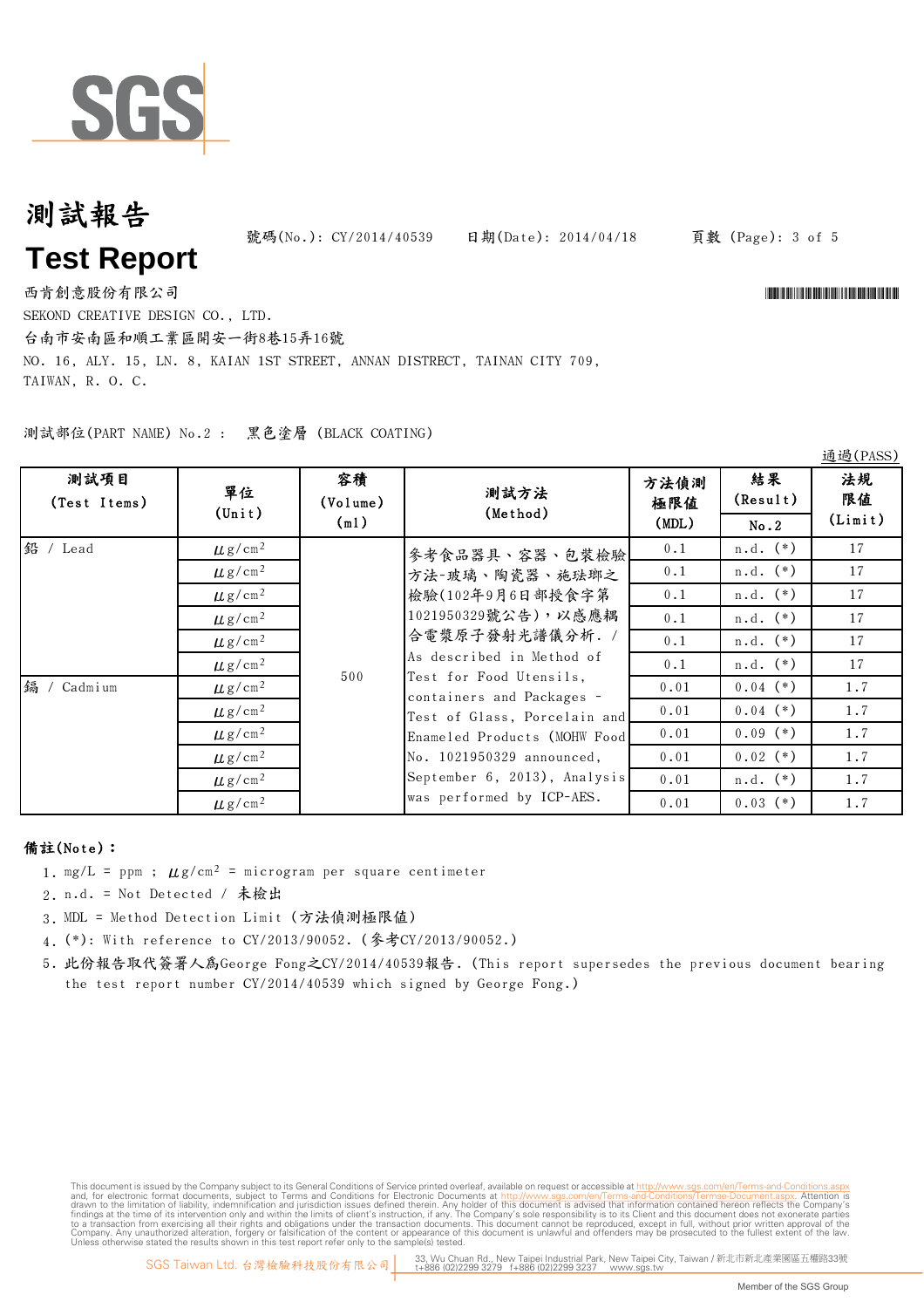

號碼(No.): CY/2014/40539 日期(Date): 2014/04/18

頁數 (Page): 4 of 5

\*CY/2014/40539\*

西肯創意股份有限公司 SEKOND CREATIVE DESIGN CO., LTD. 台南市安南區和順工業區開安一街8巷15弄16號 NO. 16, ALY. 15, LN. 8, KAIAN 1ST STREET, ANNAN DISTRECT, TAINAN CITY 709, TAIWAN, R. O. C.

### \* 照片中如有箭頭標示,則表示為實際檢測之樣品/部位. \* (The tested sample / part is marked by an arrow if it's shown on the photo.)

## CY/2014/40539



# CY/2014/40539 NO.1